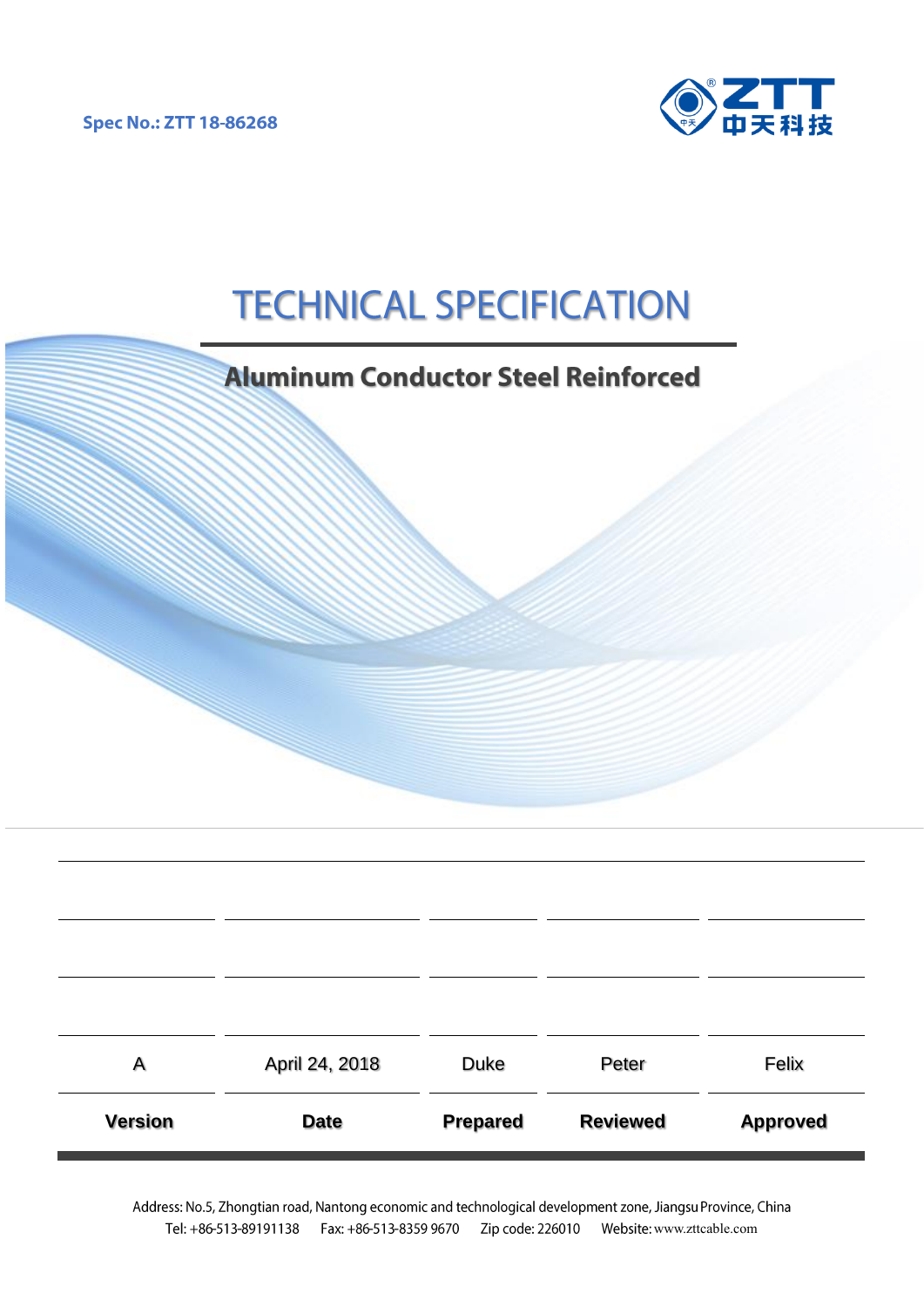

## **1. SCOPE**

`

This specification covers the general requirements and performance of conductor which ZTT offered including electrical characteristics, mechanical characteristics, packing information etc.

#### **2. QUALITY CONTROL STANDARD**

- ISO 9001 Quality Management Systems
- ISO 14001 Environmental Management Systems

OHSAS 18001 Occupational Health and Safety Management Systems

#### **3. TEST AND INSPECTION**

ACSR shall be accordance with applicable standard of ACSR and requirements of customer. The following test items shall be carried out according to corresponding reference.

| <b>No</b>                      | <b>Item</b>                    | <b>Reference</b>   |  |  |
|--------------------------------|--------------------------------|--------------------|--|--|
| <b>Tests for Steel Wire</b>    |                                |                    |  |  |
| $\mathbf{1}$                   | <b>Dimensions</b>              | <b>PN-IEC 1089</b> |  |  |
| $\overline{2}$                 | Tensile strength               | <b>PN-IEC 1089</b> |  |  |
| 3                              | Elongation                     | <b>PN-IEC 1089</b> |  |  |
| 4                              | <b>Torsion</b>                 | <b>PN-IEC 1089</b> |  |  |
| 5                              | Mass of zinc                   | <b>PN-IEC 1089</b> |  |  |
| <b>Tests for Aluminum Wire</b> |                                |                    |  |  |
| 1                              | <b>Dimensions</b>              | <b>PN-IEC 1089</b> |  |  |
| $\overline{2}$                 | Tensile strength               | <b>PN-IEC 1089</b> |  |  |
| 3                              | Elongation                     | <b>PN-IEC 1089</b> |  |  |
| 4                              | Wrapping                       | <b>PN-IEC 1089</b> |  |  |
| 5                              | <b>Resistivity test</b>        | <b>PN-IEC 1089</b> |  |  |
| <b>Tests for Conductor</b>     |                                |                    |  |  |
| $\mathbf{1}$                   | <b>Dimensions</b>              | <b>PN-IEC 1089</b> |  |  |
| $\overline{2}$                 | Lay ratio and direction of lay | <b>PN-IEC 1089</b> |  |  |
| 3                              | Number and type of wires       | <b>PN-IEC 1089</b> |  |  |
| 4                              | Mass per unit length           | <b>PN-IEC 1089</b> |  |  |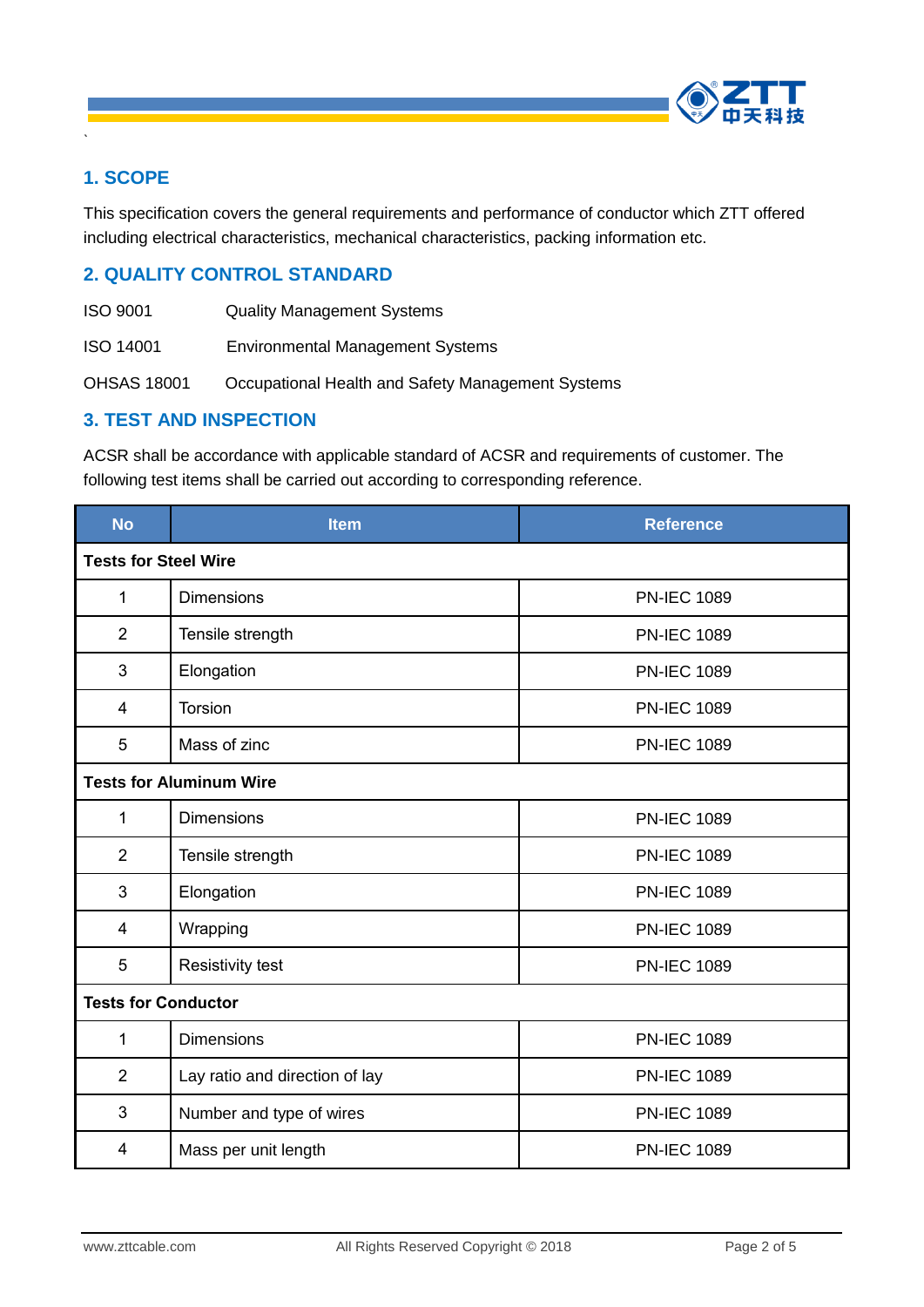

# **4. CONSTRUCTION AND SPECIFICATION FOR ACSR**

#### **4.1. Conductor Structure**



#### **4.1.1. Conductor Technical Structure**

| <b>Parameter</b>                   |                              | <b>Unit</b>      | <b>Value</b>                                |  |  |
|------------------------------------|------------------------------|------------------|---------------------------------------------|--|--|
|                                    | Center: Steel wire           |                  | 1/2.70                                      |  |  |
| <b>Structure</b>                   | Layer 1: Steel wire          | Nos./mm          | 6/2.70                                      |  |  |
|                                    | Layer 2: Aluminum wire       |                  | 10/3.4                                      |  |  |
|                                    | Layer 3: Aluminum wire       |                  | 16/3.4                                      |  |  |
| Standard                           |                              |                  | <b>PN-IEC 1089</b>                          |  |  |
| Stranding direction of outer layer |                              | <b>Direction</b> | Right-hand                                  |  |  |
| Conductor diameter                 |                              | mm               | 21.70                                       |  |  |
| Cross section                      |                              | mm <sup>2</sup>  | 276.2                                       |  |  |
| Conductor weight                   |                              | kg/km            | 971                                         |  |  |
| Rated tensile strength             |                              | kN               | 82.8                                        |  |  |
|                                    | <b>Modulus of Elasticity</b> |                  | 77.1                                        |  |  |
| Coefficient of linear expansion    |                              | $10^{-6}$ /°C    | 18.5                                        |  |  |
|                                    | Max. DC Resistance at 20°C   |                  | 0.1240                                      |  |  |
| Lay ratio                          | Aluminum layer               | times            | All inner layers 10-16<br>Outer layer 10-14 |  |  |
|                                    | Steel layer                  |                  | 6-wire layer 16-26                          |  |  |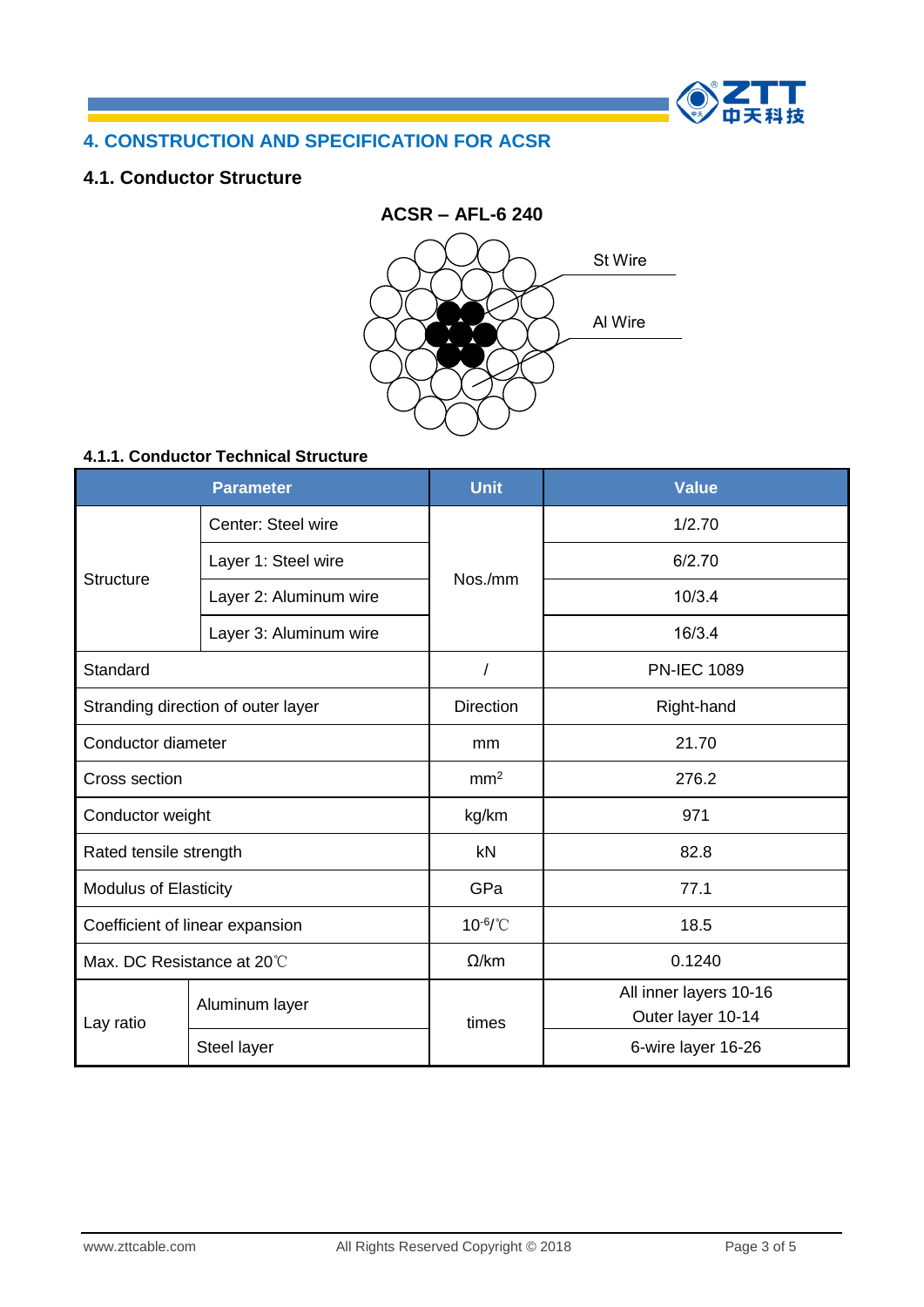

# **4.1.2. Properties of Aluminum Wire (Before Stranding)**

| <b>Parameter</b>                 | <b>Unit</b>                  | <b>Value</b>   |
|----------------------------------|------------------------------|----------------|
| Diameter and tolerance           | <sub>mm</sub>                | $3.4 \pm 0.03$ |
| Min. tensile strength            | MPa                          | 165            |
| Max. resistivity at $20^{\circ}$ | $\Omega$ ·mm <sup>2</sup> /m | 0.028264       |

#### **4.1.3. Properties of Steel wire (Before stranding)**

| <b>Parameter</b>              | <b>Unit</b>      | <b>Value</b>   |
|-------------------------------|------------------|----------------|
| Diameter and tolerance        | mm               | $2.7 \pm 0.04$ |
| Min. tensile strength         | MPa              | 1350           |
| Min. tension at 1% elongation | MPa              | 1140           |
| Min elongation at 250 mm      | %                | 3.0            |
| Class of zinc coating         |                  | Class A        |
| Min. mass of zinc Coating     | g/m <sup>2</sup> | 230            |

**Note: All Sizes and Values are Nominal Value**